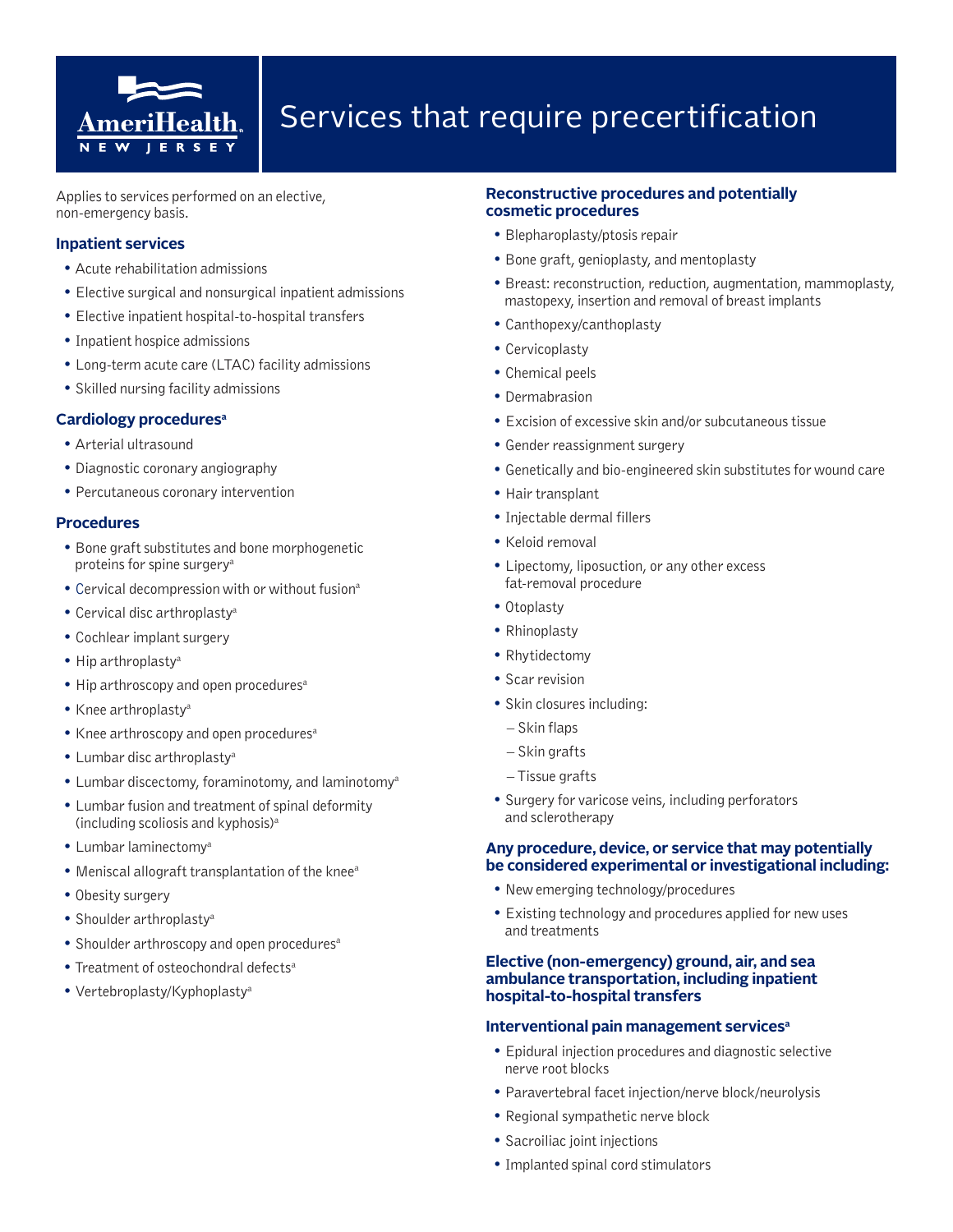# **Outpatient private-duty nursing**

## **Day rehabilitation programs**

## **Outpatient radiation therapy**<sup>b</sup>

- External beam including 2D, 3D conformal, intensitymodulated radiation therapy (IMRT), tomotherapy, imageguided radiation therapy (IGRT), stereotactic body radiation therapy (SBRT), and stereotactic radiosurgery (SRS)
- Brachytherapy including low-dose rate (LDR), high-dose rate (HDR), and outpatient intra-operative techniques (IORT)
- Hyperthermia
- Neutron radiotherapy
- Proton beam radiation therapy
- Radio-labeled drugs used for radiation therapy (e.g., Radium Ra-223 dichloride [Xofigo®], ibritumomab tiuxetan [Zevalin®])

# **Radiologya**

- CT
- CTA
- Echocardiography services
	- Resting transthoracic echocardiography (TTE)
	- Stress echocardiography (SE)
	- Transesophageal echocardiography (TEE)
- MRA
- MRI
- Nuclear cardiology
- PET scans

#### **All home-care services**

(including infusion therapy in the home)

# **Prosthetics/orthoses including:**

- Custom ankle-foot orthoses
- Custom knee-ankle-foot orthoses
- Custom knee braces
- Custom limb prosthetics including accessories/components

# **Selected durable medical equipment (DME)**

- Bone growth stimulators
	- Low intensity ultrasound noninvasive bone growth stimulation
	- Other than spinal noninvasive electrical bone growth stimulation
	- $-$  Spinal noninvasive electrical bone growth stimulation<sup>a</sup>
- Bone-anchored (osseointegrated) hearing aids
	- Bone conduction hearing aids
	- Cochlear implants
- Continuous positive airway pressure (CPAP) devices, bi-level (Bi-PAP) devices, and all supplies<sup>a</sup>
- Dynamic adjustable and static progressive stretching devices (excludes CPMs)
- Electric, power, and motorized wheelchairs including custom accessories
- Follow New Jersey orthotics and prosthetics mandate, as applicable.
	- Items addressed by the mandate do not require precertification
- Insulin pumps
- Manual wheelchairs with the exception of those that are rented
- Negative-pressure wound therapy
- Neuromuscular stimulators
- Power-operated vehicles (POV)
- Pressure-reducing support surfaces including:
	- Air-fluidized bed
	- Non-powered advanced pressure-reducing mattress
	- Powered air flotation bed (low air loss therapy)
	- Powered pressure-reducing mattress
- Push rim activated power-assist devices
- Repair or replacement of all DME items, as well as orthoses and prosthetics that require precertification
- Speech-generating devices

# **Medical foods**

#### **Hyperbaric oxygen therapy**

**Proton beam therapy**<sup>b</sup>

**In-lab/Facility sleep studiesa**

## **All transplant procedures, with the exception of corneal transplants**

# **Mental health/serious mental illness/substance abuse**

- Inpatient mental illness/Serious mental illness care
- Partial hospitalization programs
- Intensive outpatient mental illness care
- Repetitive transcranial magnetic stimulation (rTMS)

#### **Substance abuse<sup>c</sup>**

- Inpatient substance abuse treatment
- Partial hospitalization programs
- Intensive outpatient substance abuse treatment

#### **Autism spectrum disorders**

• Applied behavioral analysis (Precertification review for this service is provided by Magellan Healthcare, Inc., an independent company.)

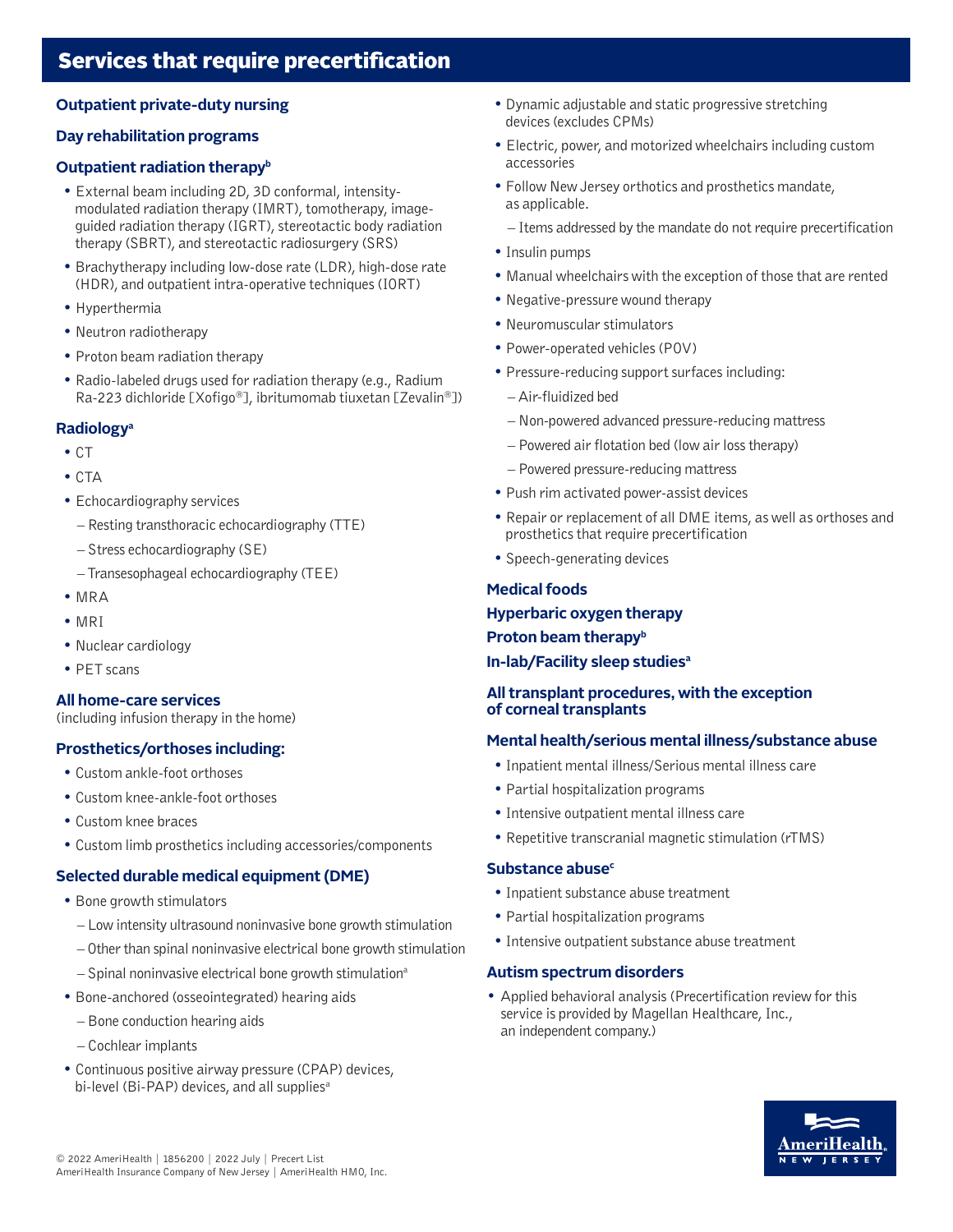**In-network level of benefits for nonparticipating providers for non-emergent services unavailable in-network for members who have plans without an out-of-network benefit**

# **Drugs**

- **Antineoplastic agents:** Abraxane, Adcetris, Alimta, Alymsys (except for ophthalmological conditions), Avastin (except for ophthalmological conditions)<sup>e</sup>, Azedra<sup>b</sup>, Blenrep, Blincyto, Cyramza, Darzalex, Darzalex Faspro, Enhertu, Erbitux, Erwinaze, Herceptin<sup>e</sup>, Herceptin Hylecta, Herzuma, Instiladrinf , Kadcyla, Kanjinti, Kimmtrak, Kyprolis, Lumoxiti, Margenza, Monjuvi, Mvasi (except for ophthalmological conditions), Ogivri, Ontruzant, Opdualag, oportuzumab monatox<sup>f</sup>, Padcev, Pemfexy, Perjeta, Phesgo, Pluvicto<sup>b</sup>, Polivy, Poteligeo, Provenge, Riabni, Rituxan<sup>e</sup>, Rituxan Hycela, Ruxience, Rybrevant, Rylaze, Sarclisa, SH-111<sup>f</sup>, Taclantis<sup>f</sup>, teclistamab<sup>f</sup>, Tivdak, Trazimera, Trodelvy, Truxima, ublituximab<sup>f</sup>, Xofigo<sup>b</sup>, Yervoy, Zepzelca, Zevalin<sup>b</sup>, Zirabev (except for ophthalmological conditions), Zynlonta
- **Anti-PD-1/PD-L1 human monoclonal antibodiesd:** balstilimab<sup>f</sup>, Bavencio, Imfinzi, Jemperli, Keytruda, Libtayo, Opdivo, penpulimab<sup>f</sup>, retifanlimab<sup>f</sup>, sintilimab<sup>f</sup>, Tecentriq, tizlelizumab<sup>f</sup>, toripalimab<sup>f</sup>
- **Bone-modifying agents:** Evenity, Prolia, Xgeva
- **Botulinum toxin agents:** Botox
- **Chemotherapy-induced nausea and vomiting (CINV) agents:** Sustol
- **Chimeric antigen receptor (CAR-T) therapiesd:**  Abecma, Breyanzi, Carvykti, Kymriah, Tecartus, Yescarta
- **Endocrine/metabolic agents:** Acthar H.P., cosyntropin depot<sup>f</sup>, Lutathera<sup>b</sup>, Makena, Sandostatin LAR, Somatuline depot
- **Enzyme replacement agents<sup>d</sup>:** Aldurazyme, Brineura, Cerezyme, cipaglucosidase alfa<sup>f</sup>, Elaprase, Elelyso, Fabrazyme, Kanuma, Lumizyme, Mepsevii, Naglazyme, Nexviazyme, olipudase alfa<sup>f</sup>, pegunigalsidase alfa<sup>f</sup>, Replagal<sup>f</sup>, Revcovi, Vimizim, VPRIV
- **Gene replacement therapy<sup>d</sup>:** elivaldogene autotemcel<sup>f</sup>, Luxturna, Roctavian<sup>f</sup>, Zolgensma, Zynteglo<sup>f</sup>
- **Hemophilia/Coagulation factorsd:** BeneFIX, Coagadex, Corifact, Eloctate, Esperoct, Feiba NF, Feiba VH, Fibryga, Helixate FS, Hemlibra, Hemofil M, Humate P, Idelvion, IXinity, Jivi, Koate DVI, Kogenate FS, Kovaltry, Monoclate P, Mononine, Novoeight, Novoseven, Novoseven RT, Nuwiq, Obizur, Profilnine SD, Rebinyn, Recombinate, RiaSTAP, Rixubis, Sevenfact, Tretten, Vonvendi, Wilate, Xyntha
- **Hyaluronate acid products:** Cingal<sup>f</sup>, Durolane, Euflexxa, Gel-One, Gelsyn-3, GenVisc 850, Hyalgan, Hymovis, Supartz, Synojoynt, Triluron, TriVisc, VISCO-3
- **Immunological agents:** Actemra IV, Avsola, Benlysta IV, Entyvio, Ilumya, Inflectra, Infliximab (unbranded), Ixifi, Orencia IV, Remicade<sup>e</sup>, Renflexis, Saphnelo, Simponi Aria, Skyrizi IV<sup>f</sup>, spesolimab<sup>f</sup>, Stelara IV
- **Intravenous Immune Globulin/Subcutaneous Immune Globulin (IVIG/SCIG)d:** Asceniv, Bivigam, Cutaquig, Cuvitru, Flebogamma, Flebogamma DIF, Gamimune N, Gammagard Liquid, Gammagard S/D, Gammaked, Gammaplex, Gamunex C, Hizentra, HyQvia, Octagam, Panzyga, Privigen, Xembify
- **Miscellaneous therapeutic agents: Adakveo, Ampligen<sup>f</sup>,** Cosela, Crysvita, donislecel<sup>f</sup>, Enjaymo, Evkeeza, Exenatide sustained-release ITCA 650f , Gamifant, Givlaari, Ilaris, Krystexxa, Leqvio, narsoplimab<sup>f</sup>, Onpattro, Oxlumo, Radicava, Reblozyl, Remune<sup>f</sup>, Rethymic, Soliris<sup>e</sup>, Spinraza, teplizumab<sup>f</sup>, Ultomiris, Uplizna, vutrisiran<sup>f</sup>, Vyepti, Vyvgart, Xiaflex
- **Multiple sclerosis agents<sup>d</sup>:** Lemtrada, Ocrevus, Tysabri
- **Neutropenia:** efbemalenograstim alfa<sup>f</sup>, Fulphila, Lapelga<sup>f</sup>, Neulasta<sup>e</sup>, Neulasta Onpro, Neupogen, Nivestym, Nyvepria, plinabulin<sup>f</sup>, Releuko, Rolontis<sup>f</sup>, Udenyca, Ziextenzo
- **Ophthalmic agents:** abicipar<sup>f</sup>, Beovu, Byooviz, Eylea<sup>e</sup>, Lucentis<sup>e</sup>, Susvimo, Tepezza, Vabysmo
- **Pulmonary arterial hypertensiond:** Flolan, Remodulin, Revatio, Trevyent<sup>f</sup>, Tyvaso, Veletri, Ventavis
- **Respiratory agents:** Cinqair, Synagis, Tezspire, Xolair
- **Respiratory enzymes (Alpha-1 antitrypsin)d: Aralast,** Glassia, Prolastin, Zemaira

#### Genetic and genomic tests requiring precertification<sup>b,f</sup>

The following list is a guide to the types of genetic and genomic tests that require precertification. Due to the volume of tests, it is not possible to list each test separately. To determine if a test requires precertification, please visit

**[www.evicore.com/healthplan/amerihealthnj](http://www.evicore.com/healthplan/amerihealthnj)** to see the complete **procedure code list** for details.

- **Hereditary cancer syndromes:** BRCA gene testing (breast and ovarian cancer syndrome); Lynch syndrome gene testing; Familial adenomatous polyposis gene testing; PTEN gene testing (Cowden syndrome); General cancer type panels (such as colon, breast, or neuroendocrine cancers)
- **Hereditary heart diseases:** Long QT syndrome gene testing; Aortic dilation or aneurysm syndrome testing (includes Marfan syndrome)
- **Other full gene analysis testing:** Cystic fibrosis full gene sequencing and deletion/duplication analysis; PMP22 full gene sequencing and deletion/duplication analysis (Charcot-Marie-Tooth, hereditary neuropathy)
- **Tests for many genetic disorders simultaneously:**  Expanded carrier screening panels (such as Carrier Status DNA Insight®, Counsyl Family Prep Screen, Pan-Ethnic Carrier Screening); Hearing loss panels; Intellectual disability panels; Noonan spectrum disorders panels
- **Specialty oncology tests:** Cancer gene expression or protein signature tests (such as OncotypeDX®, MammaPrint®, Afirma®, Prosigna®, HeproDX™); Tumor molecular profiling (such as FoundationOne®, neoTYPE™, OncoPlexDX®, and many others); Tissue of origin testing (for cancer of unknown primary); PCA3 testing for prostate cancer